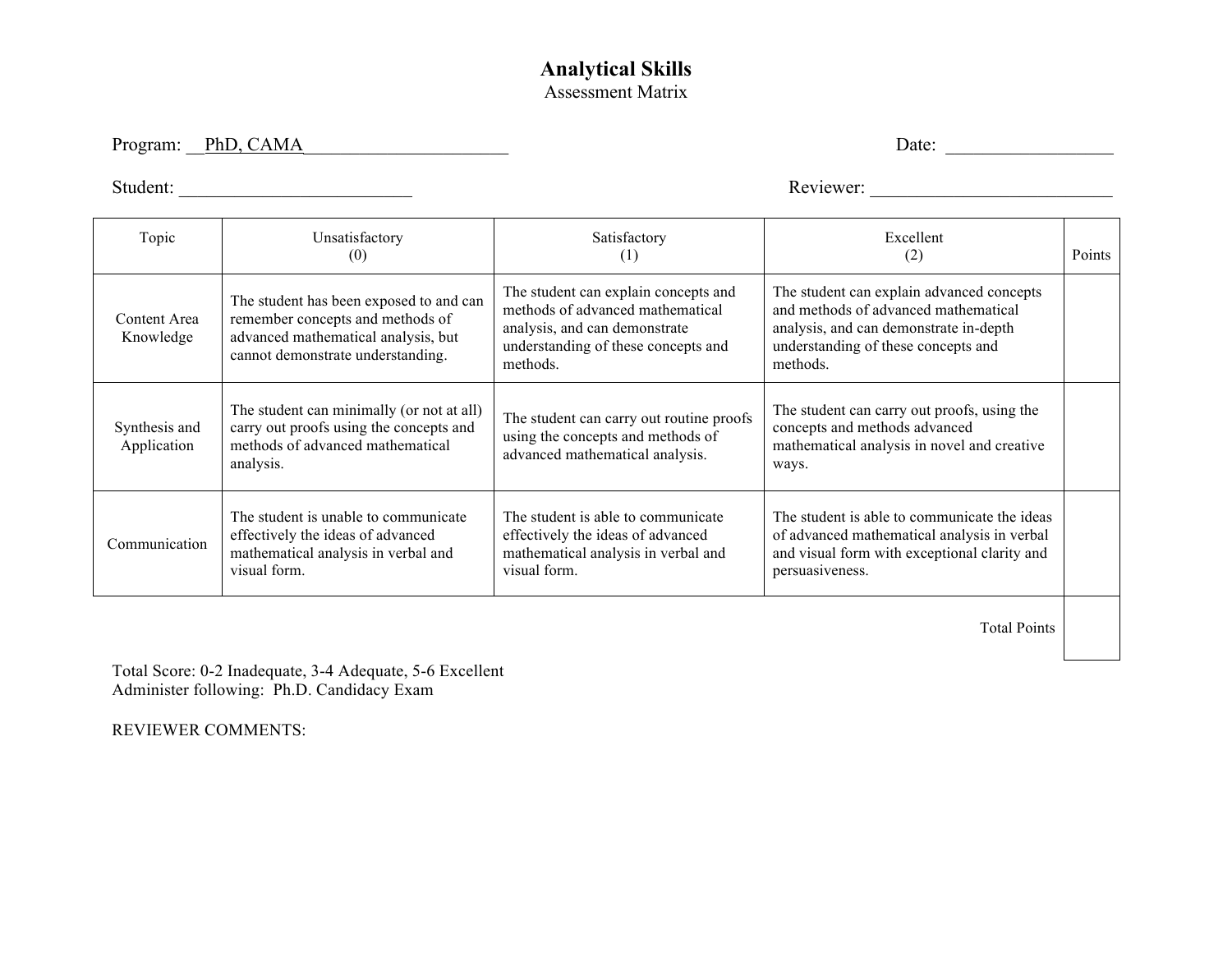## **Computational Skills**  Assessment Matrix

Program: PhD, CAMA Date: 2008. Date: 2008. Date: 2008. Date: 2008. Date: 2008. Date: 2008. Date: 2008. Date: 2008. Date: 2008. Date: 2008. Date: 2008. 2018. 2018. 2018. 2018. 2018. 2018. 2018. 2018. 2018. 2018. 2018. 2018.

Student: \_\_\_\_\_\_\_\_\_\_\_\_\_\_\_\_\_\_\_\_\_\_\_\_\_ Reviewer: \_\_\_\_\_\_\_\_\_\_\_\_\_\_\_\_\_\_\_\_\_\_\_\_\_\_

| Topic                        | Unsatisfactory<br>(0)                                                                                                                              | Satisfactory<br>(1)                                                                                                                                  | Excellent<br>(2)                                                                                                                                                       | Points |
|------------------------------|----------------------------------------------------------------------------------------------------------------------------------------------------|------------------------------------------------------------------------------------------------------------------------------------------------------|------------------------------------------------------------------------------------------------------------------------------------------------------------------------|--------|
| Content Area<br>Knowledge    | The student has been exposed to and<br>may remember concepts and methods of<br>computational mathematics, but cannot<br>demonstrate understanding. | The student can explain concepts and<br>methods of computational mathematics,<br>and can demonstrate understanding of<br>these concepts and methods. | The student can explain advanced concepts<br>and methods of computational mathematics,<br>and can demonstrate in-depth understanding<br>of these concepts and methods. |        |
| Synthesis and<br>Application | The student can minimally (or not at all)<br>carry out a solution using the concepts<br>and methods of computational<br>mathematics.               | The student can carry out a routine<br>solution using the concepts and methods<br>of computational mathematics.                                      | The student can carry out a computational<br>solution, using the concepts and methods of<br>computational mathematics in novel and<br>creative ways.                   |        |
| Communication                | The student is unable to communicate<br>effectively the ideas of computational<br>mathematics in verbal and visual form.                           | The student is able to communicate<br>effectively the ideas of computational<br>mathematics in verbal and visual form.                               | The student is able to communicate the ideas<br>of computational mathematics in verbal and<br>visual form with exceptional clarity and<br>persuasiveness.              |        |
|                              |                                                                                                                                                    |                                                                                                                                                      |                                                                                                                                                                        |        |

Total Points

Total Score: 0-2 Inadequate, 3-4 Adequate, 5-6 Excellent Administer following: Ph.D. Candidacy Exam

REVIEWER COMMENTS: